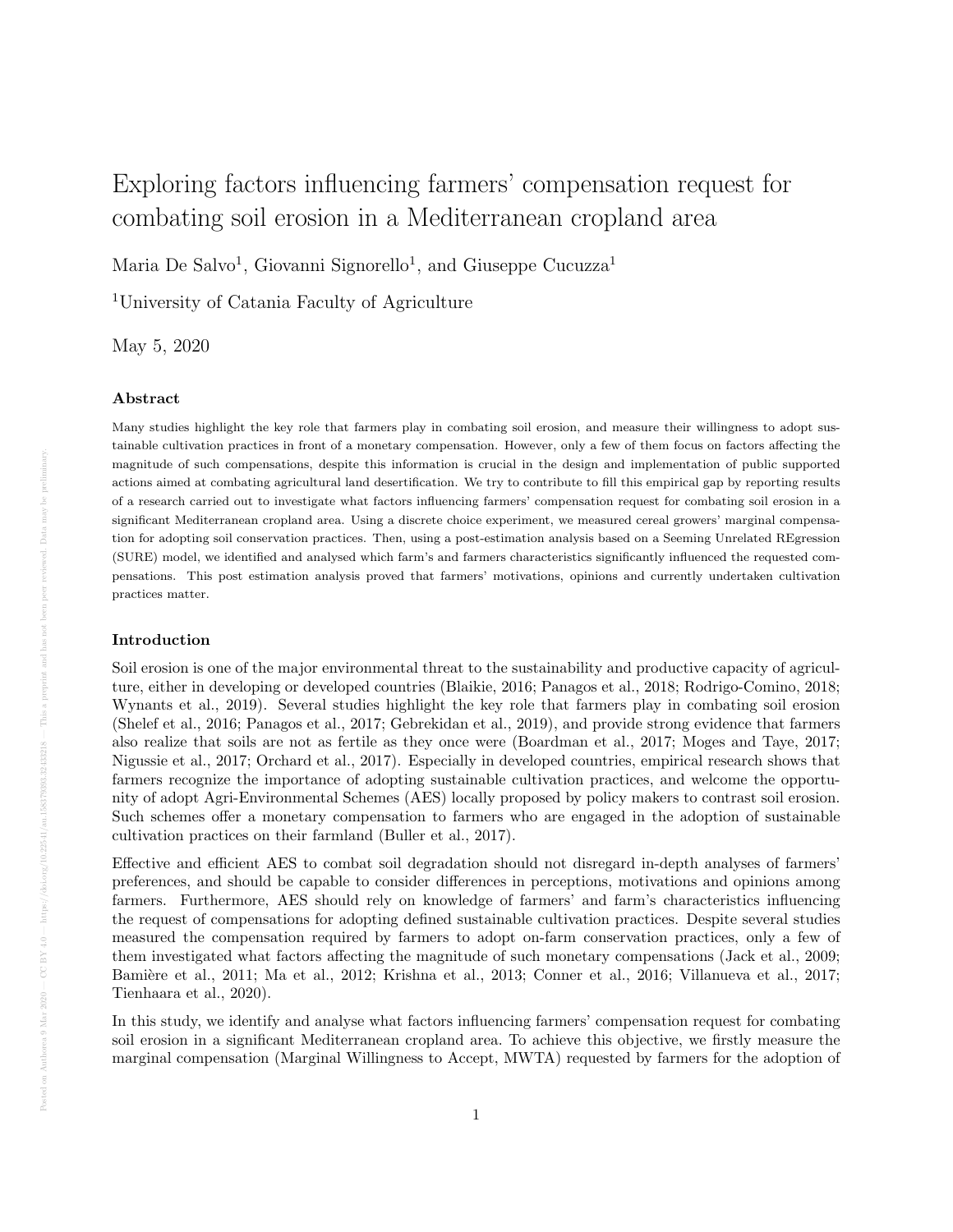soil friendly practices, and then explore farmers' preference heterogeneity for such practices. Determinants significantly explaining such heterogeneity are related to farmers' and farm's characteristics, farmers' beliefs and opinions, and currently adopted cultivation practices. In the analysis, we use a discrete-choice experiment approach (Louviere et al., 2000; Hensher et al., 2005) to measure MWTA, and a post estimation analysis based on a Seeming Unrelated REgression (SURE) model.

Results suggest that significant determinants vary among soil conservation practices, and are only in part related to farmers' and farm's characteristics. The compatibility of the prospected new soil conservation practices with the current production system seems to play a more relevant role. Estimates of MWTA are on average higher for practices that are judged by farmers are less easily integrated into the existing management practices. The case study related to cropland in Sicily (Italy), a Mediterranean region which is strongly vulnerable to soil erosion (Fantappiè et al. 2015).

#### Materials and method

Data used for this analysis were gathered through a discrete-choice experiment (DCE) designed to state farmers' preference for hypothetical AES, that were more binding than the current local regulatory framework. In a discrete-choice experiment, respondents are typically presented with a series of alternative hypothetical scenarios containing a number of variables, named "attributes", which present a defined number of variations, named "levels". Participants are asked to state their preferred choice between alternative scenarios, each one consisting in a combination of attributes and levels. In our application, each hypothetical AES scenario was based on four sustainable goals, which represent some of the most relevant agri-environmental goals defined by the European Common Policy for Rural Development. These goals werei ) the protection of soil from water erosion,  $ii$ ) the maintenance of soil organic matter,  $iii$ ) the maintenance of landscape features, and iv) the agro-biodiversity conservation. In the prospected choice experiment, farmer who was willing to adopt more coercive agricultural practices received an additional monetary compensation, which represents the fifth attribute of the hypothetical AES scenario (see Table 1). Each respondent was asked to select his preferred choice among option A, option B and option C, the latter representing the status quo. The choice task was presented in an iterative manner for four times. An example of the choice task is illustrated in Figure 1. Interviews covered a random sample of 125 cereal farmers who grow crops in the Sicilian slope inland areas, with average gradients of farmland over 15%. Table 2 reports summary statistics of sample.

- >> insert here Table 1<<
- >> insert here Figure 1<<
- $>>$  insert here Table 2 $<<$

To analyse DCE data we relied on Mixed logit (MXL) econometric model (Train, 2003). MXL is based on the random utility maximization (RUM) framework proposed by McFadden (2001). According the RUM, then -th farmer's utility for the j -th option in thet -th choice occasion ( $U_{nit}$ ) is composed by a deterministic part  $(V_{njt})$  plus a stochastic part  $(\epsilon_{\nu \theta \tau})$ . The probability that the n-th farmer chooses the i-th alternative from the J choice set (with  $J = 1,...,3$ ) in the t choice occasion (with  $t= 1,..., 4$ ) is:

$$
P_{\text{nit}} = Prob (U_{\text{nit}} > U_{\text{njt}}, \forall j \neq i) = Prob (V_{\text{nit}} + \varepsilon_{\text{nit}} > V_{\text{njt}} + \varepsilon_{\text{njt}} \forall j \neq i) =
$$
  
\n
$$
Prob (\varepsilon_{\text{njt}} - \varepsilon_{\text{nit}} < V_{\text{nit}} + V_{\text{njt}} \forall j \neq i) (1)
$$

We assumed a linear and additive indirect utility function:

$$
U_{\rm njt} = \alpha \Omega T A + \beta^{'}_{n} \mathbf{x}_{\rm njt} + \varepsilon_{\rm njt}(2)
$$

where WTA is the monetary attribute, xrepresents the vector of non-monetary attributes, and  $\alpha_n$  and  $\beta'_\nu$ are random parameters. For the random component, we hypothesized identically and independently Gumbel distributed errors. Assumptions imply that the conditional (on  $\beta_n$ ) probability of observing a particular sequence of choices for each  $n$  -th respondent  $(y_n = y_{n1}, y_{n2}, y_{n3}, y_{n4})$  is the product of standard logit formulas: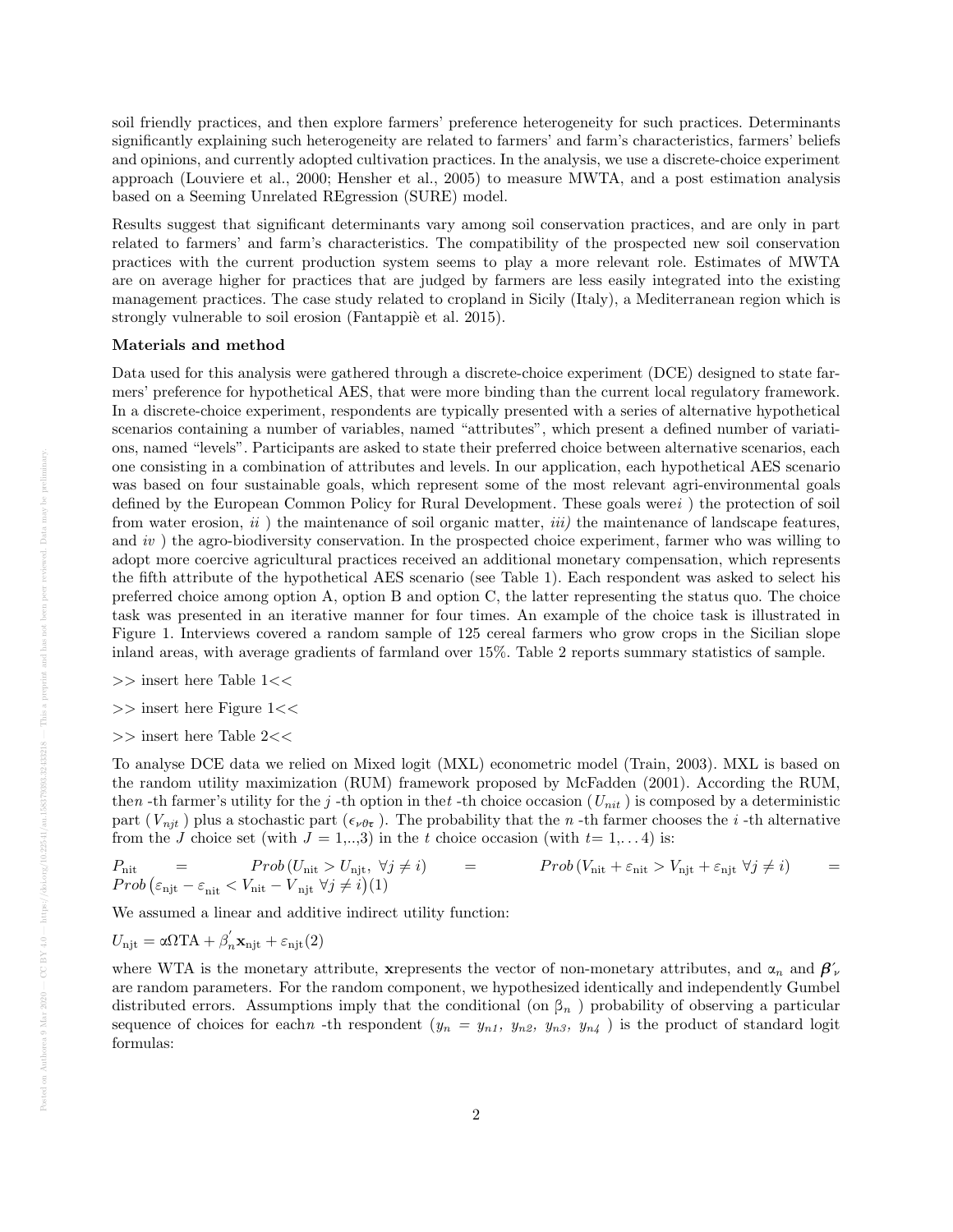$$
L(y_{n1}, y_{n2}, y_{n3}, y_{n4}|\beta_n) = \prod_{t=1}^4 \frac{e^{\beta_n^t \mathbf{x}_{njt}}}{\sum_{j=1}^3 e^{\beta_n^t \mathbf{x}_{njt}}} (3)
$$

Unconditional probability was calculated as the integral of equation (3) weighted by  $g(.)$  function, which is the density function of  $\beta_{\nu}$  (Revealt and Train, 1998):

$$
P_n(y_{\rm nt}) = \int L(y_n|\beta_n) g\left(\beta_{\rm n}|\mu, \Omega\right) d\beta_n(4)
$$

This integral is approximated through simulation, in this case study by using 1,000 random draws, and the maximum simulated likelihood estimator is the value of unknown parameters that maximizes the unconditional probability. To obtain a posterior distribution of  $\beta_n$  for the sampled people, we followed the procedure described by Revelt and Train (2000). To estimate coefficients and posterior distribution of  $\beta_n$  for each assumed random attribute we used STATA 16.0, and employed respectively the packages mixlogitand mixlbeta. Individual MWTA estimates were assessed as the ratio between the coefficient estimate and the coefficient related to the monetary attribute. We assumed that all no-monetary attributes were random and normal distributed among individuals. Oppositely, the monetary attribute was assumed as fixed. This implies that MWTA distributions are consistent with the hypothesis of  $\beta_n$  distributions.

Factors influencing the farmers' willingness to accept for the adoption of soil conservation practices were identified through a post-estimation analysis based on a Seemingly Unrelated REgression (SURE) model (Greene, 2005). We specified three equations and assumed a contemporaneous cross-equation error correlation. The main advantage of SURE model over equation-by-equation OLS is the gain in efficiency that results from the incorporation of correlation in un-observables across equations for a given individual (Greene, 2012).

Dependent variables for the three equations were the MWTA for 1) turfing sloping surfaces, 2) reducing the distance of temporary furrows sinks, and 3) maintaining the soil organic matter. Individual MWTA for the n-th individual for m-th attribute was given by:

$$
MWTA_{mn} = \mathbf{x}_{mn} * \delta_m + \epsilon_{mn} (5)
$$

where  $x_{mn}$  is a matrix of explanatory variables assumed to be exogenous,  $\delta_m$  is a parameter vector and  $\varepsilon$  $_{\text{mn}}$  is the error term,  $n = 1, \ldots, 125$  and  $m = 1, 2, 3$ .

Regressors included:

- cereal grower's and farm's characteristics,
- cereal grower's previous experience with AES,
- cultivation practices undertaken to maintain soil fertility and reduce the risk of water erosion in sloping surfaces, to breaking up and smoothing out the surface of the soil, and to control weeds, pests and pathogens;
- cereal growers' opinions on the importance of protect the environment, and control soil erosion and on motivations to justify the prevention of soil fertility.

The model was estimated through feasible generalized least square estimator (FGLS) (Zellner, 1962; Greene 2012) by using STATA 16.

- 1. Results and Discussion
- 2. Farmers' attitudes and opinions, and currently undertaken cultivation practices

Table 3 reports results about the stated farmers' opinions on the importance of preserve the environment and contrast soil erosion. The same table reports also statistics about motivations that should justify the adoption of proper cultivation techniques. We used a 5-points Likert scale ranging for 0 which represents the modality "not important" to 4 which represents the modality "high importance".

Respondents assigned a high importance both at protecting the environment (77%) and at controlling soil erosion in own cultivated lands (79%). Regarding the latter aspect, the 76% of respondents judged highly important adopting during the cultivation of own lands techniques aimed at maintaining soil fertility. Motivation to justify the prevention of soil organic matter was prevalently related to guarantee high yields. The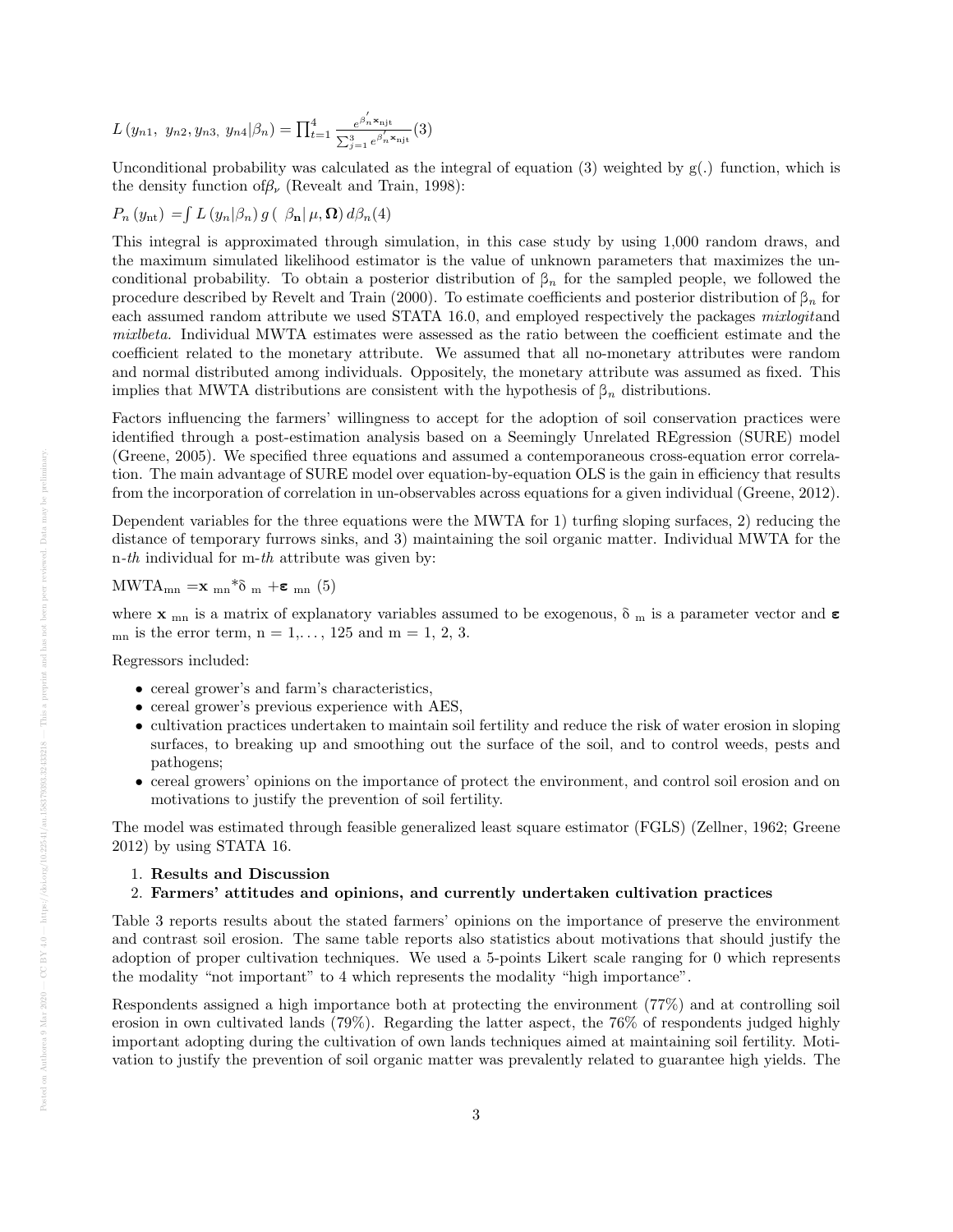82% judged this motivation highly important. The protection of soil fertility to leave cultivated land productive for future generations was also be judged relevant. However, the rate of respondents who considered this item highly important was a bit lower (71%), and a minority of respondents assigned to this motivation a value of importance equal to  $1$   $(2.34\%)$  or  $2$   $(9.38\%).$ 

 $>>$  insert here Table  $3<<$ 

The 40% of respondents declared the adoption of temporary furrows sinks as main strategy to control water soil erosion in sloping surfaces. The 13%, otherwise, prefer the permanent turfing of sloping surfaces. To maintain soil fertility, the most adopted practices were the grazing stubble, straw and crop residues (75%) and the burying of crop residues (46%). The burning of crop residues indeed was the less adopted practice  $(18\%).$ 

>> insert here Table 4<<

Table 4 reports the incidence in the adoption of other cultivation practices, such as fallow, harrowing and plowing, fertilization, weeds and pests and pathogens control. Only the 18% of respondents adopted the fallow procedure, whereas the 60% practiced a contemporary crop rotation regime. The plowing with a working depth greater than 15 meters was a frequent practice among Sicilian cereal growers (64%) as well as the soil harrowing (55%). Fertilization was prevalently mineral (68%), while weeds control was prevalently chemical (55%) and performed as a post-sow practice (58%). Cereal growers who use pesticide were the minority of respondents (4%).

 $>>$  insert here Table 5<<

As it concerns the propensity to adopt AES, almost the totality of respondents known the current regulation (93%), and a relevant percentage of respondent (63%) declared his willingness to adopt new eco-conditional measures in the land cultivation if properly economically compensated. However, cereal growers who have experience with the current compensation framework aimed at reduce soil degradation were negligible. The 43% of the respondents in the past token land out of production to reduce crop surpluses adopting the famous EU set-aside regime, and the 30% of them adopted agricultural production methods compatible with the requirements of the protection of the environment and the maintenance of the countryside. As showed by Table 6, cereals growers who adopted measures aimed at increase afforestation, protect and improve the environment or environmentally-favourable extensification farming systems were negligible.

 $>>$  insert here Table  $6<<$ 

#### 3.2 MWTA estimates

Table 7 reports coefficient estimates of the MXL model. Variables representing practices aimed at controlling the risk of soil erosion, named Turfing and Furrows sinks , were both significant respectively with a significance level equal to  $p<0.001$  and to  $p<0.01$ , and shown a positive sign. Turfing sloping surfaces was preferred to the realization of furrows-sinks because this practice assures a higher level of protection against water erosion. Coherently, in the hypothesis of furrows sinks, the realization of more closed sinks was preferred. The coefficient of *Soil fertility* shown a lower significance level  $(p<0.10)$  and positive sign, meaning that the practice of grazing stubble and firebreaks was preferred to the creation of firebreaks and burying of crop residues, and that the creation of firebreaks and burying of crop residues is preferred to the burning of crop residues. The improvement in the degree of maintenance of the countryside features (Landscape ) and the increase of the surface dedicated to crop local endangered varieties (Agro-biodiversity) were both statistically significant. Estimated sign was negative for both these latter attributes. The coefficient of WTA was highly significant (p<0.001) and its sign was positive, meaning that the farmer's utility increases with higher compensation. Finally, the constant term  $(\beta_0)$ , which represents the Alternative Specific Constant (ASC) for the status quo alternative (option C), was negative and highly significant  $(p<0.001)$ . The latter result was coherent with that obtained by similar studies, confirming the farmers' preference for the non-status quo alternative (Birol et al., 2006; Espinosa-Goded et al., 2010).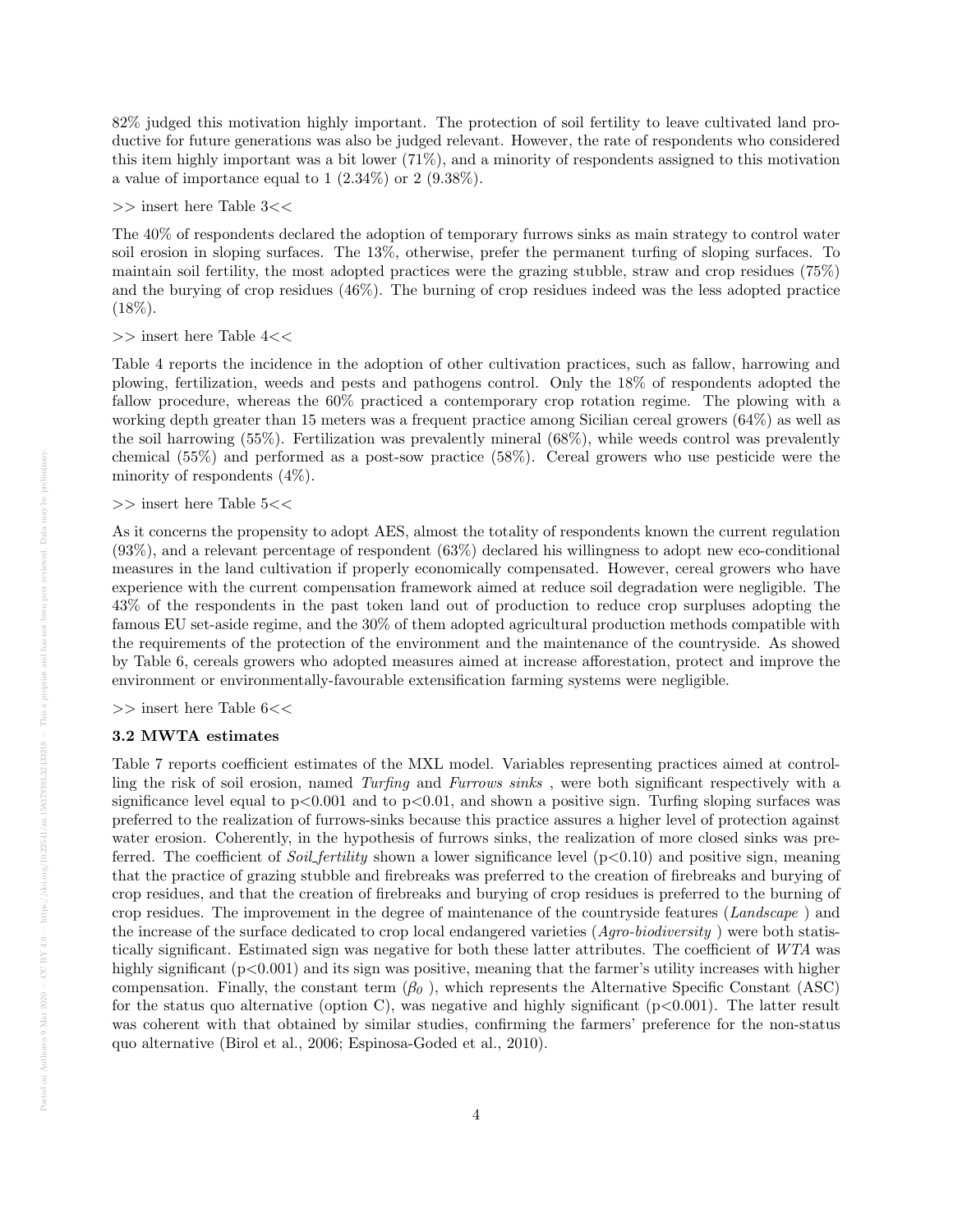As it concerns parameter estimates related to standard deviations, results confirmed our hypothesis of heterogeneous farmers' preferences for agri-environmental practices. The better statistical performance is showed by the MXL model's specification which assumed for all the attributes' coefficients—except for the coefficient of  $WTA$  —a randomly normal distribution. The z value of standard deviation (Hensher et al., 2015; Mariel et al., 2013) refused the hypothesis that the parameter for Landscape variable was randomly distributed.

>> insert here Table 7<<

Table 8 reports estimate of MWTA for all the practices on which the choice experiment was designed. Focusing our attention on those relative to soil erosion control and soil fertility preservation, cereals growers were willing to turfing sloping surface instead of realize temporary furrow sinks in front of a compensation that, on average, equals to ranging between \euro -440.68 and \euro 1,486.16.

Oppositely, to reduce the distance between temporary furrow sinks, respondents asked always a compensation, that on average equal to 7.64. The presence of strongly variable preferences among farmers was evident also in practices aimed at maintain soil organic matter. MWTA in on average equalled to \euro 125 and ranged between \euro -408 and

>> insert here Table 8<<

#### 3.3 Determinants of MWTA

Results of the SURE model shown that the MWTA for turfing sloping surfaces was positively and significantly affected by the magnitude of sloping surface and by the farmer's family size. In particular an increase of sloping surface equal to one hectare implied an increase of MWTA equal on average to \euro 1.98. Further, cereals growers asked an additional compensation equal to \euro 53.28 for each additional family component. The required MWTA for reducing the distance between temporary furrow sinks was otherwise lower if the farmer was enrolled in previous AES (familiarity) and if he assigned a high importance at containing soil erosion on his cultivated lands. Respectively, MWTA decreases on average of \euro 2.26 and \euro 2.68.

The MWTA for adopting practices aimed at maintain soil fertility matter was indeed affected by several determinants regarding farm's and farmers' characteristics and cultivation practices currently undertaken. In particular, it increases with the increase of the cultivated surface of a value equal to \euro 1.01 per ha. If a cereals grower's relative wants became a farmer the compensation increased on average of \euro 104.74. Further the undertaking of particular cultivation practices in some case caused an increase of the required compensation, such as the pre-sow weeds control ( $\leq 76.09$ ), the plowing with a working depth greater than 15 meters ( $\equiv 63.06$ ) and the construction of temporary furrows sinks ( $\equiv 104.75$ ); in other cases, the MWTA decreases, such as for farmers who adopted the fallow (\euro -86) or the burning of crop residues  $(\text{euro-101.40}).$ 

>> insert here Table 9<<

### Conclusions

In this study we explored opinions and preferences of a representative sample of Sicilian cereal farmers about their willingness to adopt conservation practices specifically designed to control water erosion and to maintain soil organic matters.

Our study show that farmers generally assign a high importance at controlling soil erosion in own cultivated lands, judging imperative the adoption of techniques aimed at preserving soil fertility to guarantee high yields and, with a latter extent, to leave cultivated land productive for future generations. However, only a negligible number of farmers declares the currently construction of temporary furrows sinks to control water soil erosion in sloping surfaces. Farmers who permanently turf the sloping surfaces are minimal. Approximately the 40% of respondents do nothing for contrasting water soil erosion in sensible lands.

Oppositely, farmers are more rational in the adoption of practices aimed at preserving soil fertility: this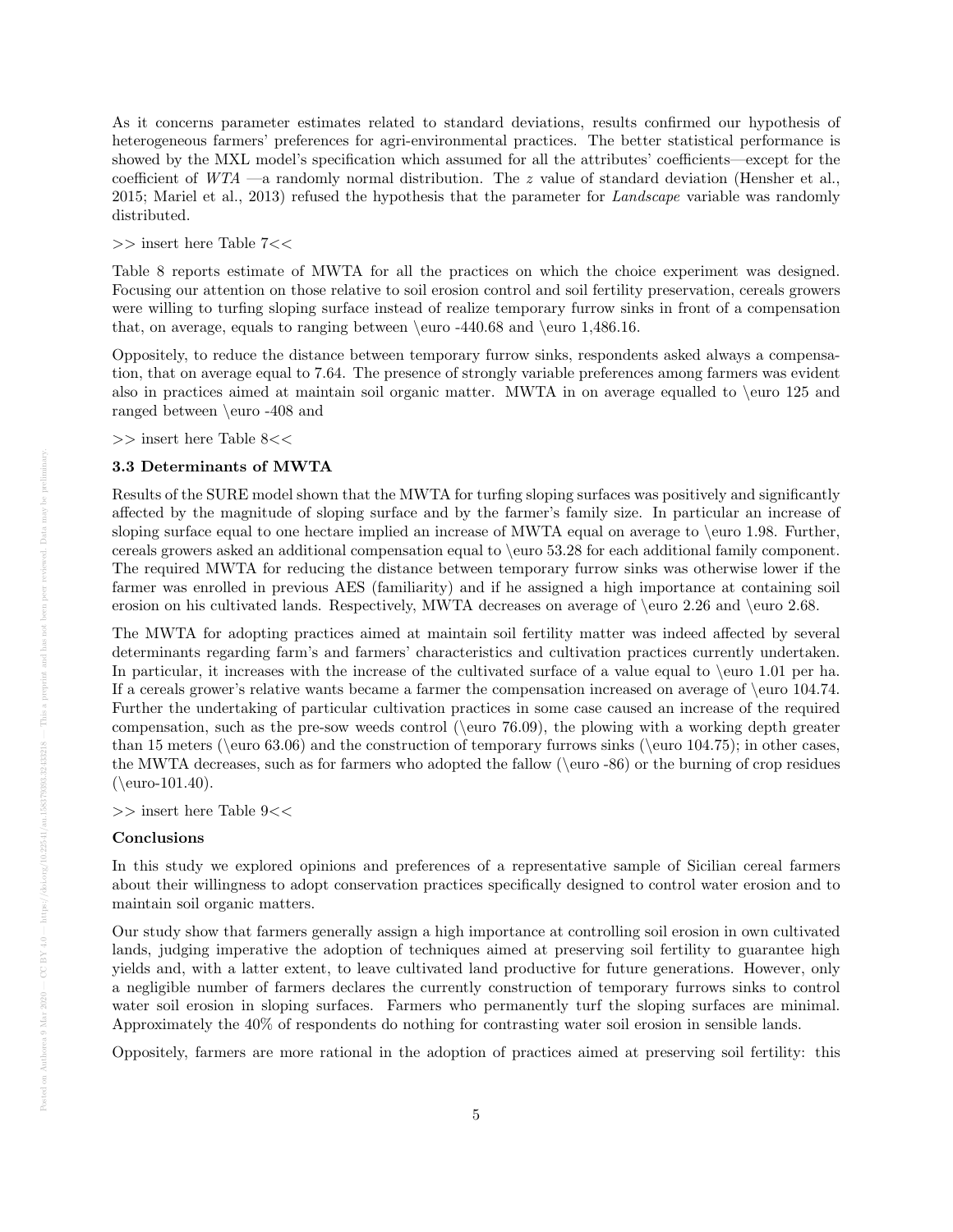objective is currently preserved by a relevant percentage of farmers through the adoption of efficient strategies, such as the grazing of stubble, straw and crop residues and/or the burying of crop residues.

Our discrete-choice experiment reveals that farmers positively welcome the opportunity of "doing more" in conservation practices in exchange of a monetary compensation. However, MWTA for some proposed practices are extremely variable at individual level, highlighting the existing of strongly heterogeneous preferences also in a group of farmers which is representative of a fairly homogeneous and spatially delimited cultivation context, such as the cereal growing in the Sicilian slope inland areas.

This heterogeneity indicates the existence of several determinants which might affect the individual value of MWTA also in a limited geographical area. Our post-estimation analysis suggests that significant determinants differ among practices, and are only in part related to farmers' and farm's characteristics. Variables such as the farmer's age, his educational level and gender, which have been identified as traditional key factors in explaining farmers' preferences for conservation practices (Prokopy et al., 2008) seems to be not relevant in this analysis. Oppositely, the compatibility of the prospected new practice with the current production system seems to play a more relevant role. These finding, which are consistent with those obtained by Conner et al. (2016), suggest that farmers are more willing to adopt more familiar and simpler practices that could be more easily integrated into existing management practices. Otherwise they ask higher compensations.

To conclude, our study suggest that future design of AES should capture the availability of farmers to more commit themselves to protect land and environmental resources, and that compensation should be modulated to reflect this increased awareness among farmers to protect soil resource.

#### References

Bamière, L., Havlík, P., Jacquet, F., Lherm, M., Millet, G., Bretagnolle, V. (2011). Farming system modelling for agri-environmental policy design: the case of a spatially non-aggregated allocation of conservation measures. Ecological Economics, 70(5), 891-899.

Birol, E., Smale, M., Gyovai, Á. (2006): Using a choice experiment to estimate farmers' valuation of agrobiodiversity on Hungarian small farms, Environmental and Resource Economics, 34(4): 439-469.

Blaikie, P. (2016). The political economy of soil erosion in developing countries. Routledge.

Boardman, J., Bateman, S., Seymour, S. (2017). Understanding the influence of farmer motivations on changes to soil erosion risk on sites of former serious erosion in the South Downs National Park, UK. Land Use Policy, 60, 298-312.

Broch, S. W., Vedel, S. E. (2012). Using choice experiments to investigate the policy relevance of heterogeneity in farmer agri-environmental contract preferences. Environmental and Resource Economics, 51(4), 561-581.

Buller, H., Wilson, G. A., Holl, A. (2017). Agri-environmental policy in the European Union. Routledge.

Christensen, T., Pedersen, A. B., Nielsen, H. O., Mørkbak, M. R., Hasler, B., Denver, S. (2011). Determinants of farmers' willingness to participate in subsidy schemes for pesticide-free buffer zones—A choice experiment study. Ecological Economics, 70(8), 1558-1564.

Conner, D., Miller, J., Zia, A., Wang, Q., Darby, H. (2016). Conjoint analysis of farmers' response to conservation incentives. Sustainability, 8(7), 684.

De Salvo, M., Cucuzza, G., Cosentino, S. L., Nicita, L., Signorello, G. (2018). Farmers' preferences for enhancing sustainability in arable lands: evidence from a choice experiment in Sicily. New medit: Mediterranean journal of economics, agriculture and environment, 17(4), 57-70.

Espinosa-Goded M., Barreiro-Hurlé J., Ruto E. (2010): What do farmers want from agri-environmental scheme design? a choice experiment approach, Journal of Agricultural Economics 61(2): 259-273.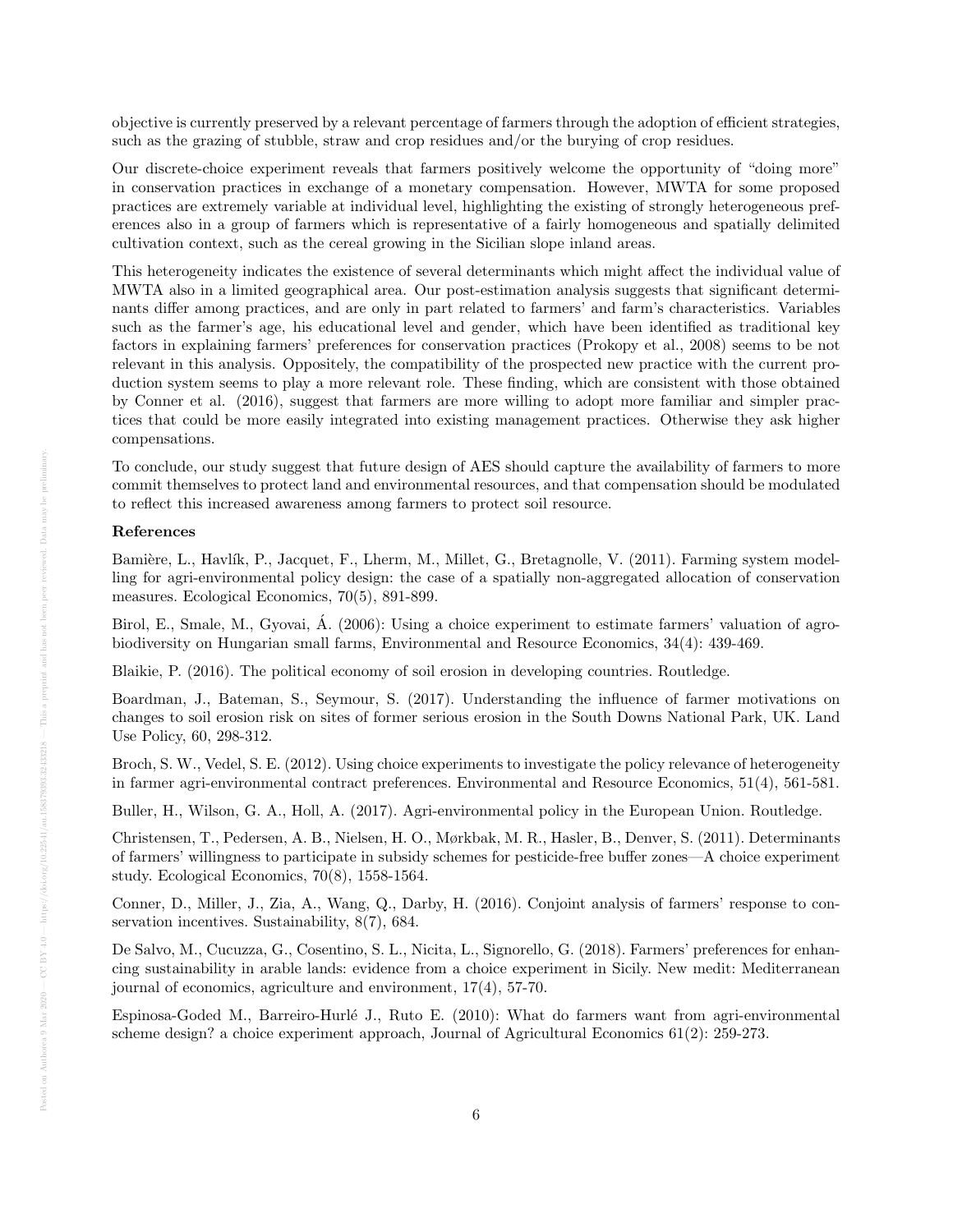Fantappi`e, M., Priori, S., Costantini, E. A. C. (2015). Soil erosion risk, Sicilian Region (1: 250,000 scale). Journal of Maps, 11(2), 323-341.

Gebrekidan, H. L., Frankl, A., van Griensven, A., Poesen, J., Adgo, E., & Nyssen, J. (2019). Identifying erosion hotspots in Lake Tana Basin from a multisite Soil and Water Assessment Tool validation: Opportunity for land managers. LAND DEGRADATION & DEVELOPMENT, 30(12), 1449-1467.

Greene, W. H. 2012. Econometric Analysis. 7th ed. Upper Saddle River, NJ: Prentice Hall.

Gulati, A., Rai, S. C. (2015). Farmers' willingness-to-pay towards soil and water conservation measures in agro-ecosystems of C hotanagpur P lateau, I ndia. Water and environment journal, 29(4), 523-532.

Hensher D.A., Rose J.M., Greene W.H. (2015): Applied choice analysis. A Primer, second edition, Cambridge University Press, Cambridge.

Jack, B. K., Leimona, B., Ferraro, P. J. (2009). A revealed preference approach to estimating supply curves for ecosystem services: use of auctions to set payments for soil erosion control in Indonesia. Conservation Biology, 23(2), 359-367.

Krishna, V. V., Drucker, A. G., Pascual, U., Raghu, P. T., King, E. I. O. (2013). Estimating compensation payments for on-farm conservation of agricultural biodiversity in developing countries. Ecological Economics, 87, 110-123.

Louviere, J. J., Hensher, D. A., Swait, J. D. (2000). Stated choice methods: analysis and applications. Cambridge university press.

Ma, S., Swinton, S. M., Lupi, F., Jolejole-Foreman, C. (2012). Farmers' willingness to participate in Paymentfor-Environmental-Services programmes. Journal of Agricultural Economics, 63(3), 604-626.

Mariel P., De Ayala A., Hoyos D., Abdullah S. (2013): Selecting random parameters in discrete choice experiment for environmental valuation: a simulation experiment, Journal of choice modelling, 7: 44-57.

Moges, D. M., Taye, A. A. (2017). Determinants of farmers' perception to invest in soil and water conservation technologies in the North-Western Highlands of Ethiopia. International Soil and Water Conservation Research, 5(1), 56-61.

Nigussie, Z., Tsunekawa, A., Haregeweyn, N., Adgo, E., Nohmi, M., Tsubo, M., . . . ,Abele, S. (2017). Farmers' perception about soil erosion in Ethiopia. Land degradation & development, 28(2), 401-411.

Orchard, S. E., Stringer, L. C., Manyatsi, A. M. (2017). Farmer perceptions and responses to soil degradation in Swaziland. Land degradation & development, 28(1), 46-56.

Panagos, P., Standardi, G., Borrelli, P., Lugato, E., Montanarella, L., Bosello, F. (2018). Cost of agricultural productivity loss due to soil erosion in the European Union: From direct cost evaluation approaches to the use of macroeconomic models. Land degradation & development, 29(3), 471-484.

Panagos, P., Ballabio, C., Lugato, E., Jones, A., Borrelli, P. (2017). Condition of agricultural soils: Factsheet on soil erosion.

Prokopy, L. S., Floress, K., Klotthor-Weinkauf, D., Baumgart-Getz, A. (2008). Determinants of agricultural best management practice adoption: Evidence from the literature. Journal of soil and water conservation, 63(5), 300-311.

Rodrigo-Comino, J. (2018). Five decades of soil erosion research in "terroir". The State-of-the-Art. Earthscience reviews, 179, 436-447.

Shelef, O., Stavi, I., Zdruli, P., Rachmilevitch, S. (2016). Land use change, a case study from southern Italy: general implications for agricultural subsidy policies. Land Degradation & Development, 27(4), 868-870.